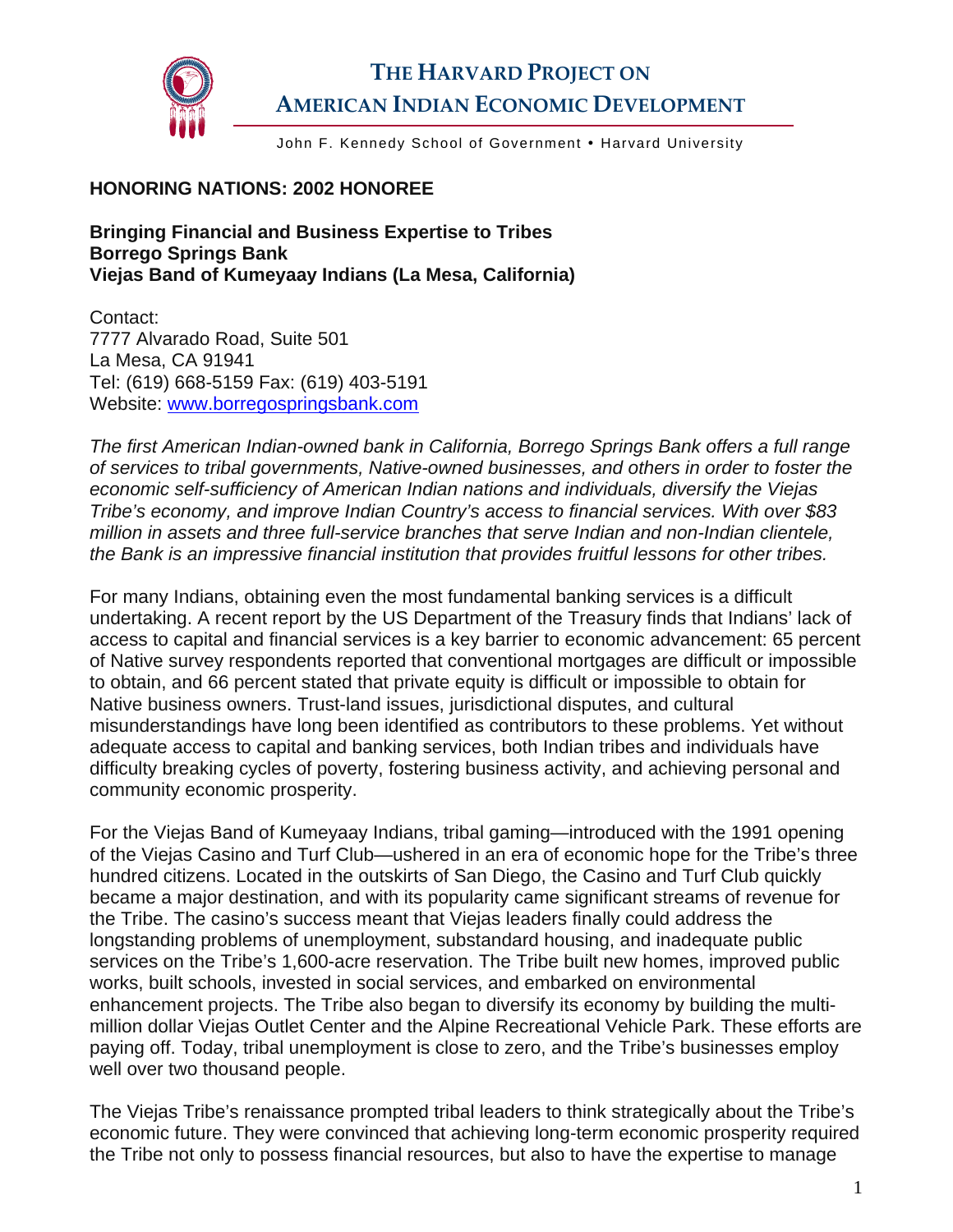those resources. Tribal leaders concluded that one means of obtaining this expertise was through bank ownership.

The opportunity arose in 1995 when the Viejas Tribe learned that a small community bank in Borrego Springs serving several under-served rural communities in the California desert was in distress. By obtaining majority interest in the bank and turning it into a profitable institution, the Tribe could expand and diversify its economy, provide services that Indians had difficulty obtaining, and develop financial expertise that would enhance the Tribe's ability to be selfgoverning. After candid discussions about the risks and benefits of bank ownership, it decided to move forward. The parties crafted a purchase agreement, and the bank filed an application with the state that would have led to the charter of the first tribally owned bank in California. However, opposition from the state's Attorney General delayed the deal, so the bank and the Tribe opted for an alternative strategy—a federal charter. In December 1996, the Viejas Tribe made a capital infusion of \$2.4 million and became the majority owner of Borrego Springs Bank, a federally chartered financial institution.

With the Viejas Tribe's assistance, Borrego Springs Bank has developed an impressive array of services. These include business loans, government guaranteed programs, full business deposit services, money market sweep accounts, on-line banking, and computer cash management. The Bank also offers a full range of services tailored specifically to meet the needs of tribal governments, including credit counseling, minors and elders' trust assistance, housing programs, full deposit services, funds management assistance, infrastructure loans, consumer and credit repair loans, tax deferral programs, and federal lending programs. Additionally, Borrego Springs Bank possesses an Indian Gaming Services division, which partners with other Indian-owned financial institutions to facilitate "Indian-to-Indian" commerce and offers tribal casinos a full range of cash access services such as ATMs, credit and cash advances, and check cashing.

Borrego Springs Bank has proved that Indian-owned financial institutions can compete in an extremely competitive and intensely regulated market. The Bank provides all banking services for the Viejas Tribe and is a recognized leader in banking product development and programs. It now has three full service branches – located in Borrego Springs, La Mesa, and in Alpine (where the reservation is located) – and has opened twelve loan production offices around the United States. Its award-winning small business lending program serves six states and is consistently ranked among the top fifty lenders in the nation. Borrego Springs Bank's assets have grown tremendously—from \$25 million in 1995 to more than \$83 million in 2002—and it has earned steady profits. In other words, the Viejas have realized a significant increase in the value of their initial investment and have generated ongoing income for the Tribe. In addition to its success as a financial institution, Borrego Springs Bank and its owner, the Viejas Tribe, have gained widespread admiration. By rescuing the Bank from certain closure, the Viejas were viewed as expressing interest in the needs of neighboring non-Indian communities as well as in their own community. Indeed, the Bank has enhanced the Tribe's credibility in both financial and political circles.

But the Borrego Springs Bank has proven to be much more than a good investment—it also has had a direct impact on the lives of Viejas citizens through improved financial literacy and better access to financial opportunities. Prior to the Bank's incorporation into the community, the majority of tribal citizens functioned in cash only. For example, tribal per capita distributions were made in cash and most Viejas citizens did not have bank accounts or ready access to credit. Today, 75 percent of Viejas citizens have bank accounts and receive their revenue distributions through direct deposits into checking accounts. For tribal youth, the Bank partnered with the Tribe's government to design and implement a financial literacy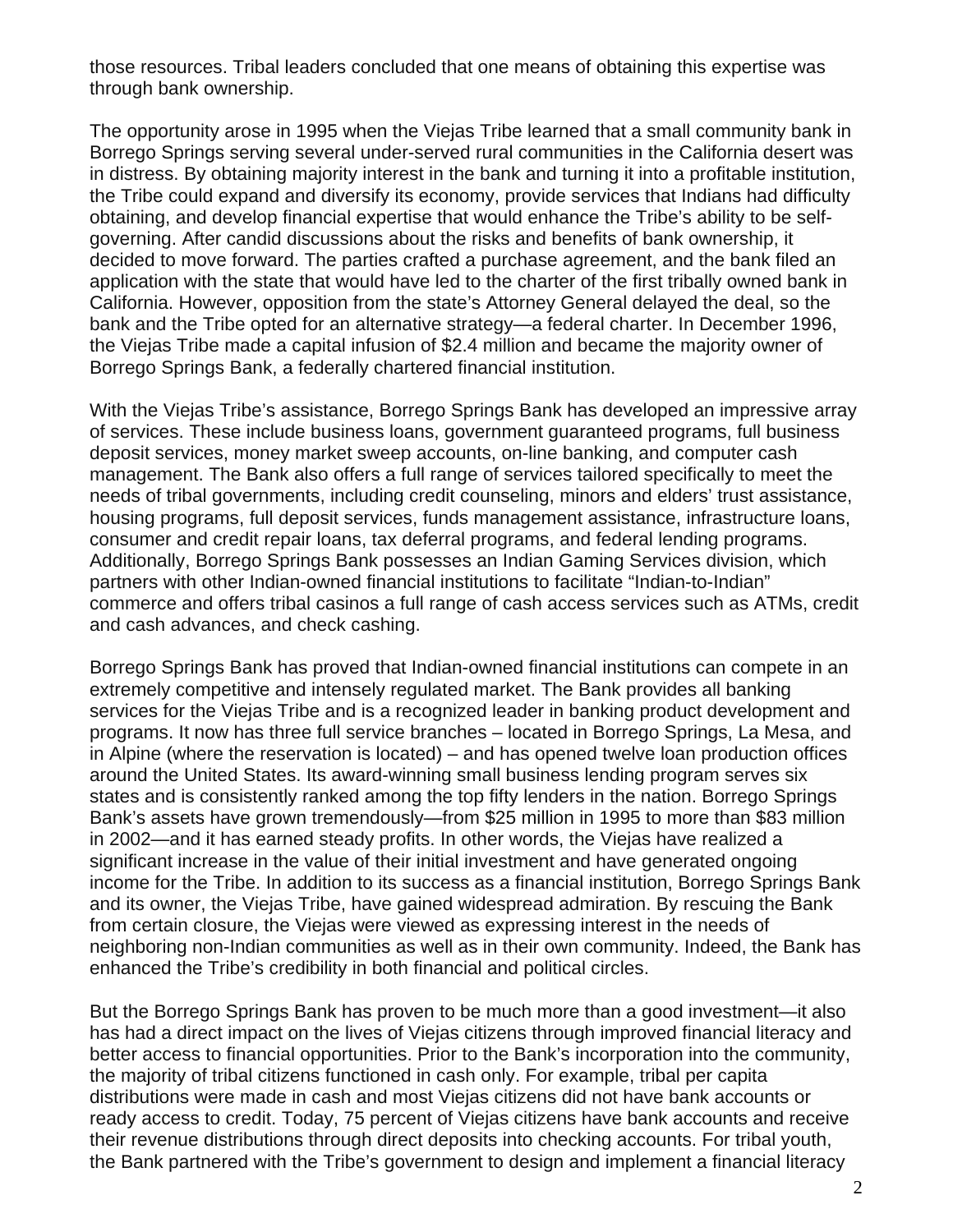course that is required of minors before they are allowed to access their tribal trust account. Borrego Springs Bank also assists tribal citizens with credit counseling and restructuring and works with individual entrepreneurs to develop and pursue business opportunities.

Additionally, the Bank is helping to develop a pool of financially savvy tribal leaders. Consistent with the Viejas' belief that self-governance requires leaders to possess financial resource management skills, four former Viejas tribal as well as the chairman of a neighboring tribe sit on the Bank's ten-member Board of Directors, which also includes business leaders and former bankers. As Board members, these tribal leaders are able to develop and refine their banking skills by gaining valuable experience in financial strategy and analysis, including program impact analysis, assessment of appropriate contingency reserves, and the balance between debt and equity financing. Not surprisingly, this has positively influenced all of the Tribe's government and business operations. A recent example is the formation of a four-tribe corporation to build and operate a hotel in Washington, DC which will be designed with a Native American theme and located only a few blocks from the Smithsonian Institution's new National Museum of the American Indian. This corporation once again demonstrates the Viejas Tribe's motivation and capacity to pursue opportunities that advance its economic independence.

Both Viejas leaders and Bank principals are committed to sharing the success of Borrego Springs Bank with other Indian nations. As noted, the Bank's tribal-specific programs, including credit counseling, tribal trust management, and programs offered by the Bank's Indian Gaming Services division, provide scores of tribes with services that are tailored to meet their needs. The Bank also has developed an innovative home loan program that allows rural California tribes to borrow against future income from gaming revenue-sharing (the most recent California tribal-state gaming compact guarantees such revenue sharing between gaming and non-gaming tribes). As a result, home construction efforts that would otherwise stretch over several years may be accomplished in a single season. Yet Borrego Springs Bank's investment in Indian Country extends well beyond its service offerings. Members of the Bank's Board of Directors educate other tribal governments by participating in conferences and seminars and providing pro bono advice about tribal financial resource management. The Bank is a leader in promoting Indian-to-Indian commerce. And finally, the Bank works with tribal governments, trade associations, lenders, legislators, and the federal government to revise rules, policies, and laws to improve access to financial services for Indians. In short, the Viejas are as concerned about helping others as they are about the Bank's bottom line.

The Viejas Tribe rightly considers its experience with the Borrego Springs Bank as establishing a pattern from which other tribes can and should learn. In July 2000, the Bank's president helped found the North American Native Bankers Association to further tribal participation in the commercial banking industry and hosted the Association's first conference to assist tribes that are considering establishing their own banks. For other Indian nations, the Viejas Tribe offers four lessons about what it takes to own and manage a commercial bank. First, banking requires a stable tribal government. The financial and political penalties for "not doing banking right" are severe, particularly given the regulations under which such enterprises operate. The second ingredient is a significant resource base. Both the purchase and on-going functioning of a bank require substantial investments, and while cumulative profits can be large, the margins are low. The third ingredient is a long-term outlook. It has taken Borrego Springs Bank seven years of unrelenting effort to achieve its present success. This type of venture is not well suited for tribes looking to make a quick profit. Finally, commercial banking requires highly skilled managers and staff who are able to work effectively in both the Indian and non-Indian worlds. Finding excellent staff who can work with